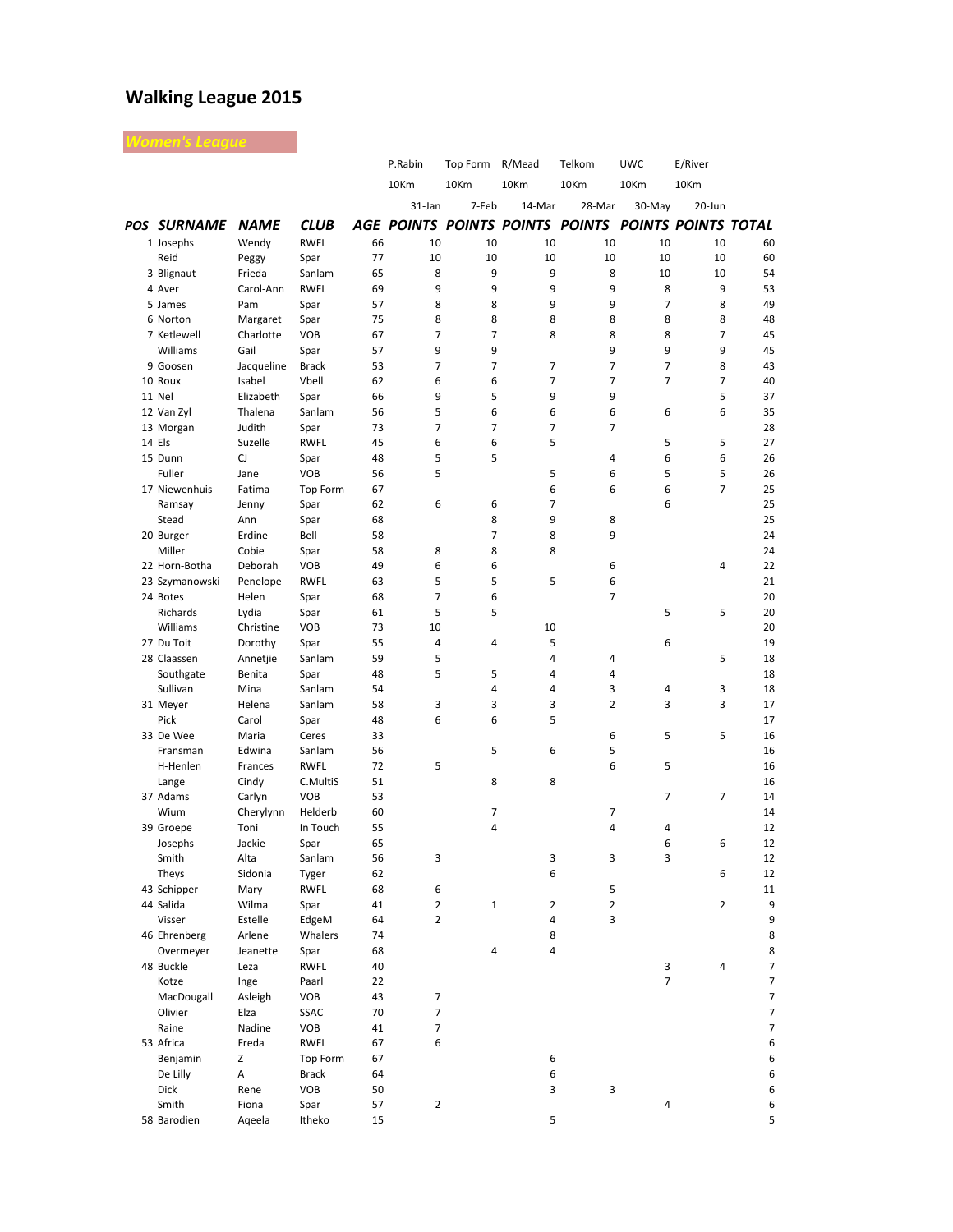|  | Griffiths                   | Engela     | EdgeM       | 60 | 2            |              |                | 3              |                | 5                            |
|--|-----------------------------|------------|-------------|----|--------------|--------------|----------------|----------------|----------------|------------------------------|
|  | Kilb                        | Heidi      | <b>RWFL</b> | 52 |              |              |                | 5              |                | 5                            |
|  | Wilson                      | Liza       | Spar        | 33 | $1\,$        | 1            |                | $\mathbf 1$    | 1              | $\mathbf 1$<br>5             |
|  | 62 Cole-Dreyer              | Carol      | Nantes      | 54 |              |              |                | 4              |                | 4                            |
|  | Ferndale                    | Melvina    | M.Spart     | 47 |              | $\mathbf 1$  | $\mathbf 1$    | $1\,$          | $\mathbf 1$    | 4                            |
|  | Makofane                    | Г          | SANDF       | 30 |              |              | 4              |                |                | 4                            |
|  | Moore                       | Chrystle-L | SAPS        | 27 |              |              |                |                |                | 4<br>4                       |
|  | Sampson                     | Michelle   | Sanlam      | 32 | $\mathbf{1}$ |              | $\mathbf 1$    |                | 1              | $\mathbf{1}$<br>4            |
|  | Theron                      | Vanessa    | N.Bal       | 45 | 4            |              |                |                |                | 4                            |
|  | 68 Cleaver                  | Wonita     | Spar        | 51 |              |              |                |                | 2              | 3<br>1                       |
|  | Edwards                     | Marize     | Bell        | 66 |              |              | 3              |                |                | 3                            |
|  | Fakier                      | Amina      | Itheko      | 60 | 3            |              |                |                |                | 3                            |
|  | Hayward                     | Cynthia    | M.Spart     | 67 |              |              |                |                | 3              | 3                            |
|  | Kemp                        | Jennifer   | <b>RWFL</b> | 51 |              |              | 3              |                |                | 3                            |
|  | Nel                         | Belinda    | Sanlam      | 53 | $\mathbf{1}$ | $\mathbf 1$  | $\mathbf 1$    |                |                | 3                            |
|  | Petersen                    | Maureen    | In Touch    | 60 |              |              |                |                |                | 3<br>3                       |
|  | Uys                         | Marie      | In Touch    | 59 | $\mathbf{1}$ |              | $\mathbf{1}$   |                |                | $\mathbf 1$<br>3             |
|  | Vermeulen                   | Ursula     | Spar        | 39 | $\mathbf{1}$ | 1            |                |                |                | $\mathbf 1$<br>3             |
|  | Zwedala                     | Julia      | Gugs        | 45 |              |              | 3              |                |                | 3                            |
|  | 78 Abrahams                 | Bahieya    | Itheko      | 50 | 2            |              |                |                |                | 2                            |
|  | Adendorff                   | Elenor     | In Touch    | 50 |              |              |                |                |                | 2<br>$\overline{2}$          |
|  | Gwanbeni                    | Thandile   | <b>ACSA</b> | 28 |              |              | $\mathbf 1$    |                |                | $\mathbf 1$<br>2             |
|  | Matthews                    | Meagan     | Nantes      | 29 | 2            |              |                |                |                | $\overline{2}$               |
|  | Pascoe                      | Evelyn     | Itheko      | 65 |              |              |                |                | $\overline{2}$ | 2                            |
|  | Roux                        | Moyra      | <b>RWFL</b> | 55 | $\mathbf{1}$ |              |                | $\mathbf 1$    |                | 2                            |
|  | Sangster                    | Alizon     | Spar        | 58 |              |              |                |                | 2              | 2                            |
|  | Slabbert                    | Lynette    | S.Striders  | 57 |              |              | $\overline{2}$ |                |                | 2                            |
|  | Van Reenen                  | Alexis     | Spar        | 40 |              |              |                |                | $\mathbf 1$    | $\mathbf 1$<br>2             |
|  | 87 Adams                    | Arlene     | Spar        | 32 | $1\,$        |              |                |                |                | 1                            |
|  | Afrika                      | Ε          | Tyger       | 46 |              |              | $\mathbf{1}$   |                |                | 1                            |
|  | Baard                       | Gail       | RWFL        | 53 |              |              |                |                | $\mathbf 1$    | 1                            |
|  | Bester                      | Genevieve  | DwarsR      | 30 |              |              |                |                |                | $\mathbf 1$<br>1             |
|  | Bethela                     | Pumeza     | EdgeM       | 38 |              |              | 1              |                |                | 1                            |
|  | <b>Brandt</b>               | Juanita    | F.Hoek      | 40 | $\mathbf{1}$ |              |                |                |                | $\mathbf{1}$                 |
|  | Chao                        | Mulenga    | Itheko      | 50 | $\mathbf{1}$ |              |                |                |                | $\mathbf{1}$                 |
|  | Conradie                    | Anecia     | NBank       | 32 |              |              | $\mathbf{1}$   |                |                | $\mathbf{1}$                 |
|  | De Swardt                   | Christel   | CMSC        | 32 | $\mathbf{1}$ |              |                |                |                | $\mathbf{1}$                 |
|  | Duarte                      | Pamela     | Metropol    | 40 |              |              | $\mathbf{1}$   |                |                | 1                            |
|  | Fillmore                    | Colleen    | Spar        | 40 |              |              |                |                | $\mathbf 1$    | 1                            |
|  | Francke                     | Estelle    | Helderb     | 47 |              |              | $\mathbf 1$    |                |                | 1                            |
|  | Friesler                    | Jill       | Spar        | 33 |              |              |                |                | $\mathbf 1$    | $\mathbf{1}$                 |
|  | Khoda                       | Zanele     | Gugs        | 30 |              |              |                |                | $\mathbf 1$    | $\mathbf{1}$                 |
|  | Kleinhans                   | Georgina   | Spar        | 40 |              |              |                |                | $\mathbf 1$    | 1                            |
|  | Lefifi                      | Nerina     | RWFL        | 49 |              |              |                |                | $\mathbf 1$    | 1                            |
|  | Levendal                    | Shirley    | <b>RWFL</b> | 60 | $\mathbf{1}$ |              |                |                |                | $\mathbf{1}$                 |
|  | Mcande                      | Shirley    | In Touch    | 55 |              |              | 1              |                |                |                              |
|  | Megan                       | Angelique  | Tyger       | 32 |              |              | $\mathbf{1}$   |                |                | 1                            |
|  | Munnik                      | Valerie    | Eskom       | 59 |              |              | $\mathbf 1$    |                |                | 1                            |
|  | Phillips                    | Nicole     | In Touch    | 30 |              |              | $\mathbf 1$    |                |                | $\mathbf{1}$                 |
|  | Reid                        | Helena     | <b>RWFL</b> | 64 | $\mathbf{1}$ |              |                |                |                | $\mathbf{1}$                 |
|  | Rose                        | Kirsty     | VOB         | 30 | $\mathbf{1}$ |              |                |                |                | $\mathbf{1}$                 |
|  | Saayman                     | Renske     | SAPS        | 33 |              |              |                |                |                | $\mathbf{1}$<br>$\mathbf{1}$ |
|  | Shaw                        | Kim Keigh  | VOB         | 31 |              | 1            |                |                |                | $\mathbf{1}$                 |
|  | Solwandle                   | Sanezwa    | Gugs        | 25 |              |              |                |                | $\mathbf{1}$   | $\mathbf{1}$                 |
|  | Stammer                     | Melanie    | 35          |    |              |              |                |                | $\mathbf{1}$   | $\mathbf{1}$                 |
|  | <b>Summers</b>              | Wendy      | Spar        | 45 |              |              |                |                | $\mathbf{1}$   | $\mathbf{1}$                 |
|  | Thembalazi                  |            | Gugs        | 35 |              |              | $\mathbf{1}$   |                |                | $\mathbf{1}$                 |
|  | Tyler                       | Nicole     | EdgeM       | 29 | $\mathbf{1}$ |              |                |                |                | $\mathbf{1}$                 |
|  | V.D.Walt                    | Susan      | Brack       | 54 |              |              |                | $\mathbf{1}$   |                | $\mathbf{1}$                 |
|  | Van Niekerk                 | Michelle   | EersteR     | 39 |              | $\mathbf{1}$ |                |                |                | $\mathbf{1}$                 |
|  |                             | Colette    | Itheko      | 47 |              |              | $1\,$          |                |                | $\mathbf{1}$                 |
|  |                             | Lusani     | Nbank       | 27 |              |              | $\mathbf 1$    |                |                | $\mathbf 1$                  |
|  |                             | Marcia     | In Touch    | 58 |              |              | $\mathbf 1$    |                |                | $\mathbf{1}$                 |
|  |                             |            |             |    |              |              |                |                |                |                              |
|  | <b>Licenced Competitors</b> |            |             |    | 57           | 40           | 62             | 42             | 46             | 39                           |
|  | <b>Temporary Licences</b>   |            |             |    | 67           | 5            | 11             | 13             | 11             | 16                           |
|  | No Return                   |            |             |    |              | $\mathbf 1$  | $\mathbf 2$    | $\overline{2}$ | $\mathbf{1}$   | $\mathbf{1}$                 |
|  | No Age                      |            |             |    |              |              | $\overline{2}$ | 2              |                |                              |